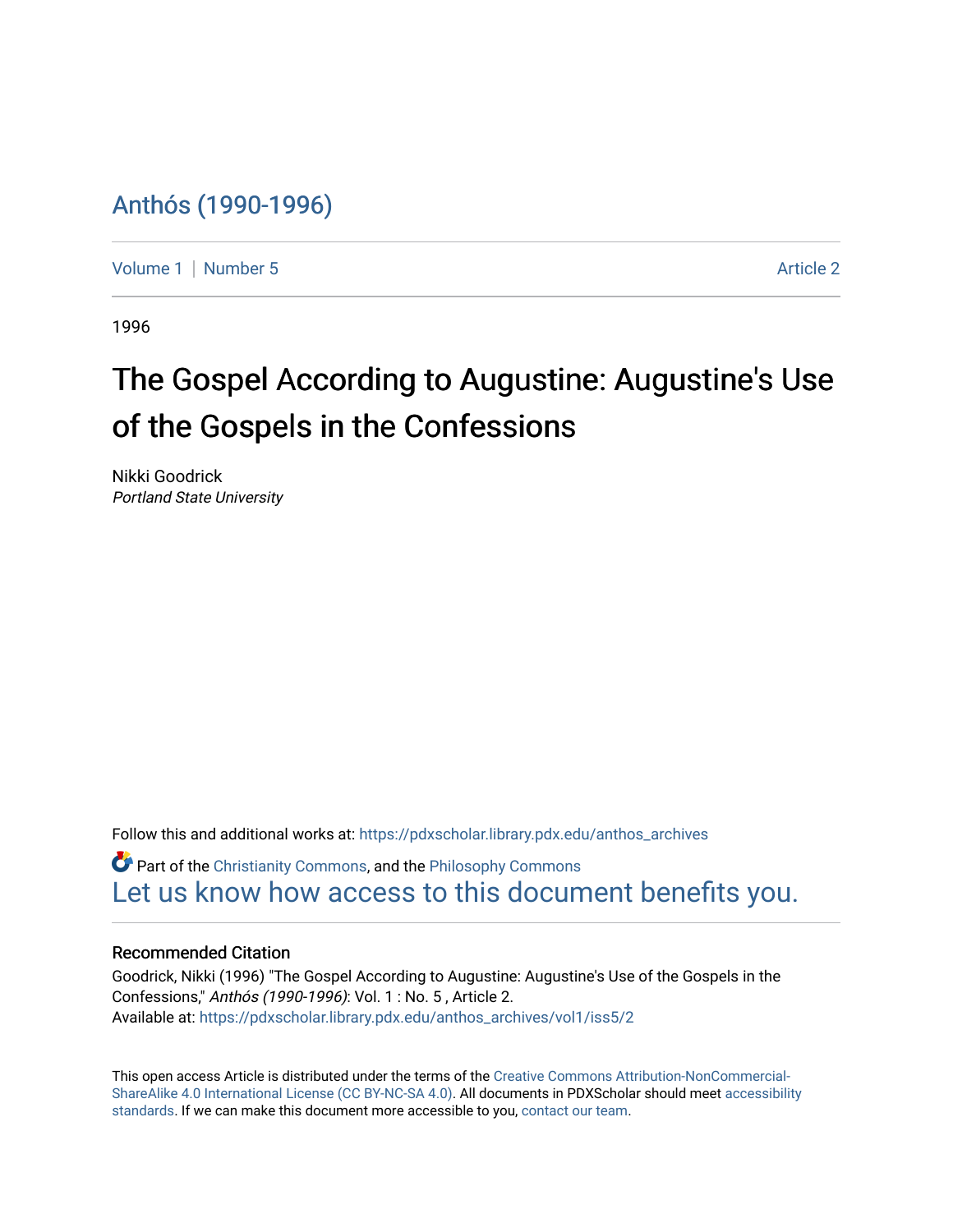## The Gospel According to Augustine: Augustine's Use of the Gospels in the *Confessions Nikki Goodrick*

St. Augustine makes use of many predecessors and precursors throughout his work, the Confessions. Among the most prominent of these predecessors are the writings of the early Christian church, in particular the Gospels. Augustine makes extensive use of the Gospels throughout his work but it is quite obvious that he does not view them to be a homogenous group but four distinctly different books. Augustine approaches each book in a markedly different manner and uses them for distinctly different purposes in the Confessions. He pays special attention to the Gospel of John and from this book he derives the most spiritual significance and virtually all of his true Christology.

Most theologians, like Augustine, do not consider the four Gospels to be a homogenous unit even though they cover the same basic material: the life and ministry of Jesus Christ. The Gospels are classically divided into two categories: the Gospel of John and the synoptic gospels of Matthew, Mark and Luke. The synoptic gospels are characterized in several different ways; each offers a similar historical synopsis of the life of Jesus with a focus on many of the same key events. None of the synoptics begin the story of Jesus' existence before his birth and all include extensive accounts of the sermons and parables told by Jesus. All focus mainly on relating events that happened, with a less prominent focus on the interpretation of those events.

The Gospel of John, while still aimed at telling the story of Jesus' life and ministry, differs significantly from the synoptic gospels in a variety of ways. John is not concerned merely with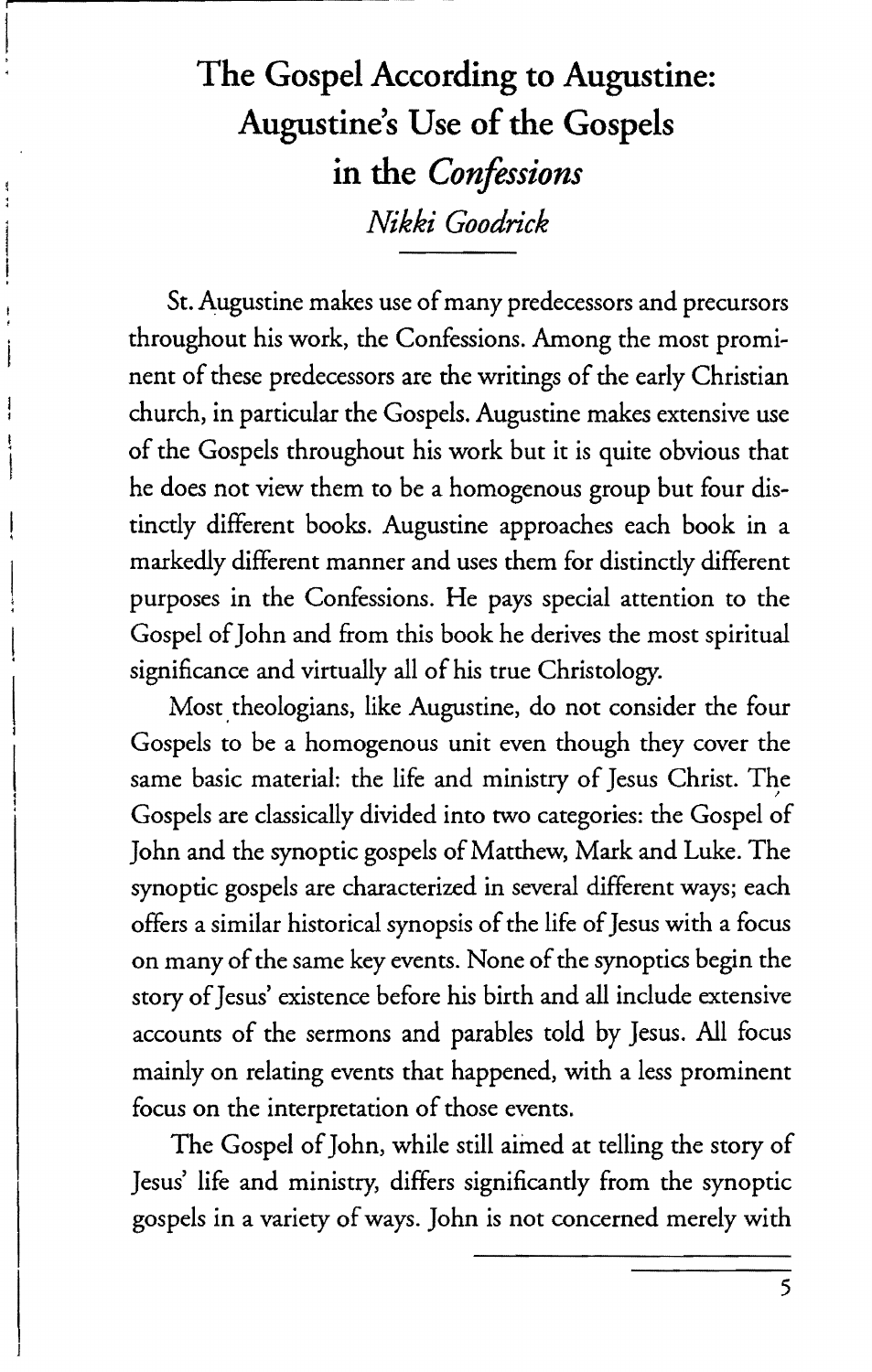relating historical fact but also with interpreting the significance of what happened. This gospel is an essay: a logical, progressive argument designed to prove that Jesus Christ is above all else, God. As proof of this, John relates seven different "signs," each one illustrating a facet of Christ's deity. Unlike the other gospels, John stresses the pre-existence of Christ before creation itself. "In the beginning was the Word, and the Word was with God, and the Word was God" (John 1:1, New International Version). John also avoids the recounting of Jesus' parables, instead focusing on seemingly simple discourses with very profound imagery that help to illustrate the deity of Christ, His relationship to the Father and even the relationship between God and the soul (Hunter, 4). "No one can come to me unless the Father who sent me draws him, and I will raise him up at the last day" (John 6:44, NIV).

John takes a much more abstract approach to the task at hand and draws heavily from philosophic tradition and vocabulary. An exceptional example of this occurs in Chapter One as Jesus is repeatedly referred to as the Word, or in Greek, the *logos.*  The term *logos* in Greek has a great deal of connotative significance. In stoic philosophy, the Logos was the "all-governing fire ... a rational principle... that ruled all things" (Koester, 151). It is by no means coincidental that John chose this term to introduce his one and only God. John also uses a great deal of literary and moral imagery, such as the contrasts between light and dark, that was classically a part of the Hellenistic tradition.

The Gospel of John, while still maintaining its identity as a gospel, varies significantly from its synoptic predecessors and has historically been the most favored of the four, especially by intellectuals. The renowned theologian, Martin Luther, once wrote "This is the unique, tender, genuine, chief Gospel. .. Should a tyrant succeed in destroying the Holy Scriptures and only a sin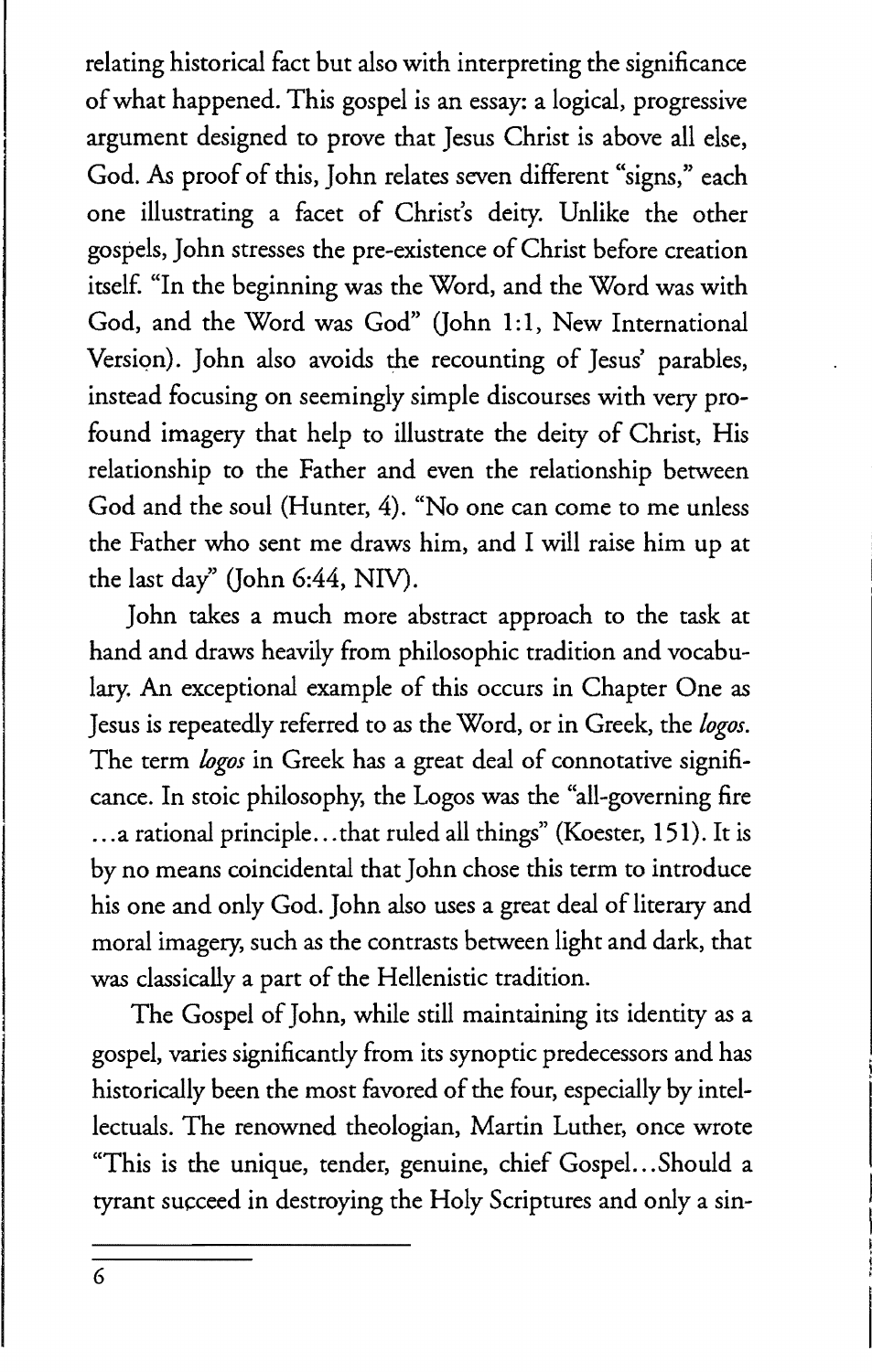gle copy of the Epistle to the Romans and the Gospel according to John escape him, Christianity would be saved" (Lawrence, 1). Augustine seems to share this opinion in part, definitely preferring John's presentation of Christ over the other three gospels. A careful examination of his use of the gospels, beginning with the synoptics, will demonstrate this fact.

Perhaps the most striking way in which Augustine makes use of the gospels is his complete lack of use of the Gospel of Mark. Not once in the Confessions does Augustine make any reference to Mark. There are many probable reasons for this. The Gospel of Mark focuses largely on the humanity of Christ emphasizing his compassion and often referring to Him as "Teacher." Mark's portrayal of God becoming a mortal man would have been extremely repulsive to one of Augustine's chief audiences, the Manichees; a Gnostic cult that believed all flesh was evil. From this perspective, in order for God, the ultimate spiritual good, to take on flesh, he would have to become evil, an impossible scenario. Another possible strike against Mark in Augustine's eyes is the very simple narrative style and grammar. Mark is very straightforward and factually oriented, offering little time between events for reflection, interpretation or repose. Augustine also probably considered it to be too far below his readers and himself intellectually to be of any great value. In addition to these potential drawbacks, virtually every event addressed in the Gospel of Mark appears in at least one of the other Gospels, making Augustine's use of the work unnecessary.

*As* for the other synoptic gospels, Augustine uses references to Luke frequently but in a very limited fashion. Most of his references to the Gospel of Luke are to the parables told by Jesus. Augustine uses fragments of these parables to help illustrate specific points of his narration and to draw the astute reader's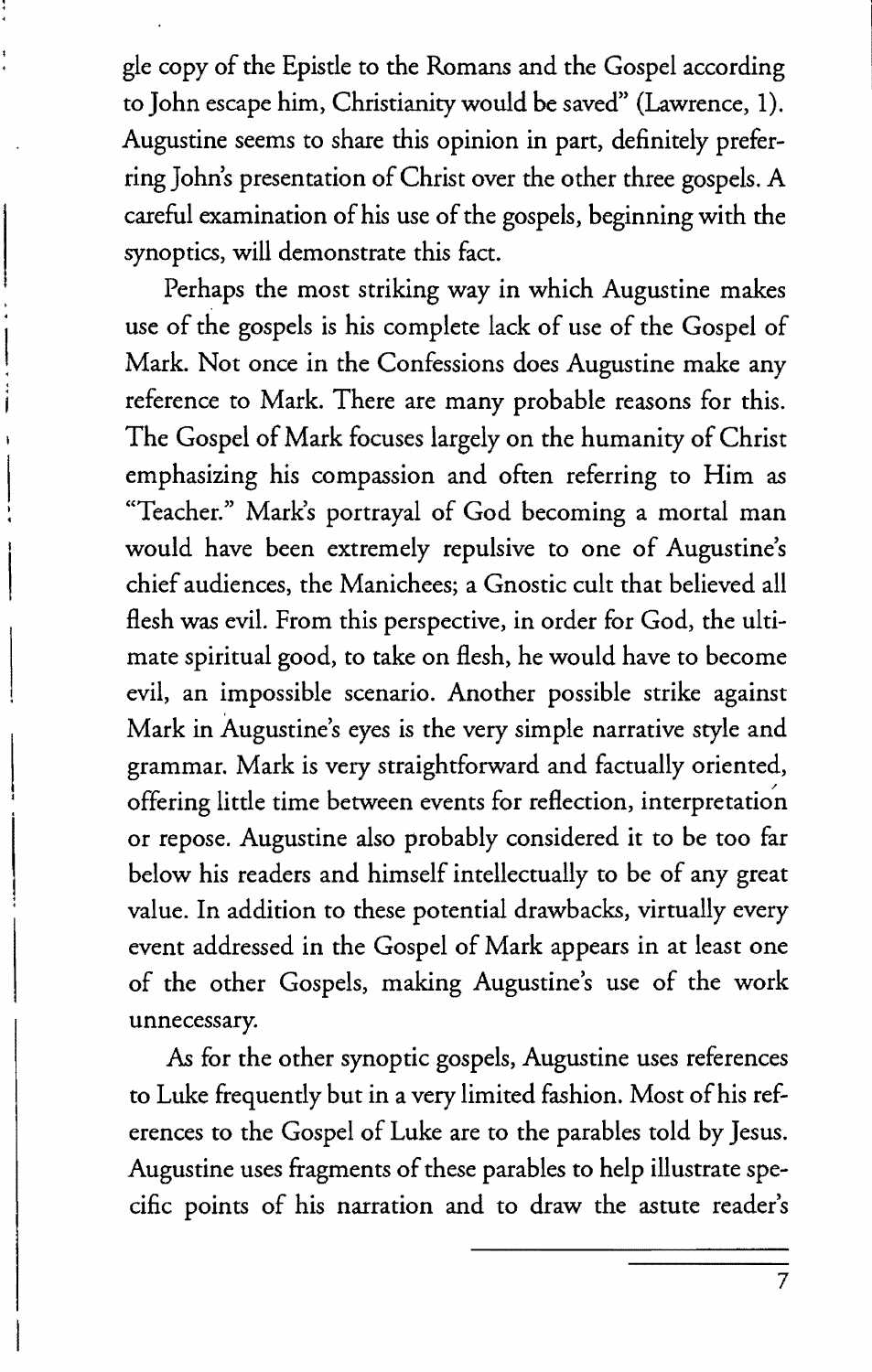attention back to the realm of scripture. "The woman who had lost a coin searched for it by the light of a lantern, but she would never have found it unless she had remembered it" (Augustine, 224), This example from Book X, Augustine's expository on memory, is a reference to a parable told in Luke 15 and a typical example of the way he uses this gospel. Augustine has an acute fondness for Jesus' parables which probably ties into his early education as a rhetorician. One of the chief tools employed by teachers of rhetoric was the *suasoriae*, or "little story." These stories, usually taken from epic tradition, were used to illustrate moral and legal ideas. Students were encouraged to discuss the moral implications of the stories and to occasionally put on mock trials of certain characters. Jesus' parables similarly were short stories with a special emphasis on moral truth used to illustrate ideas to his followers.

Probably the most important instance in which Augustine uses Luke occurs in the *Confessions,* Book VI. Here he paraphrases Luke 7:14-15, an account of Jesus raising a widow's son from the dead, in order to illustrate the relationship between Monica and himself and. the way in which Jesus would bring them together (Ill). For the most part, however, Augustine's use of the Gospel of Luke consists only of fleeting scraps of verse inserted into the text to reaffirm the presence of scripture in the work. The Christ Augustine finds in Luke is only a teacher who bestows great wisdom, as well an important common bond between himself and Monica.

It is unclear why Augustine uses Luke in such a limited fashion. Luke was, after all, a Greek physician carefully schooled in the Hippocratic method of investigation and observation; an intellectual after Augustine's own heart. Greek physicians were trained to gather facts by conducting extensive research and interviews of first-hand witnesses and then extrap-

8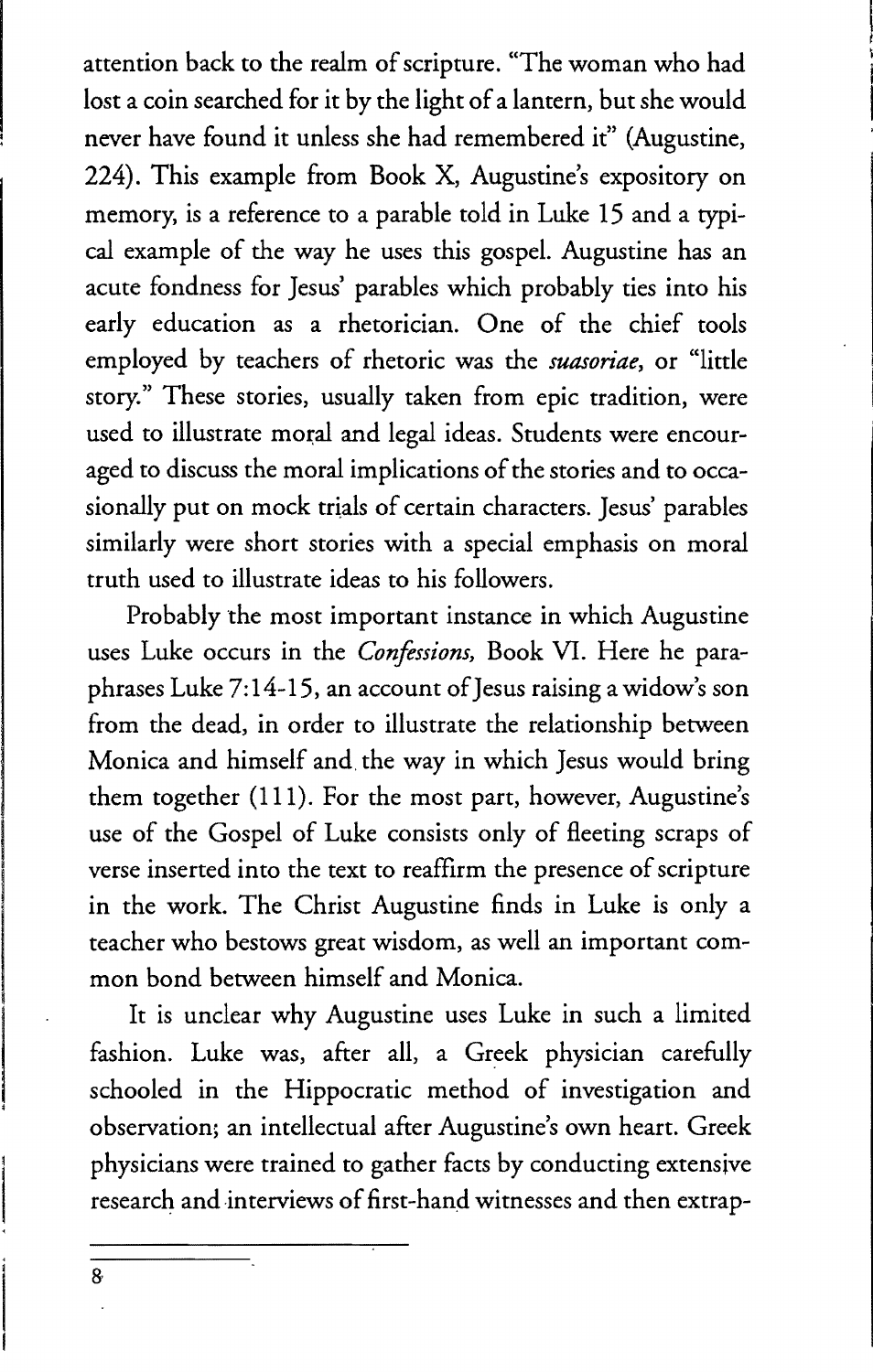olating from the data gathered the most feasible accounts of what really happened. Because of his training, Luke was a natural historian and his accuracy is considered to be very good. The Gospel of Luke is also considered to be the most well written of the gospels. "Jerome recognized this fact quite early referring to Luke as the most skilled writer of the evangelists" (Harper, 1012). This would make sense if one accepts that Luke was, indeed, an educated Greek physician.

The question of why Augustine's rejects most of Luke then is quite perplexing. He could not have rejected the book based on its grammar or accuracy. It must simply be that Augustine was not interested in history but the interpretation of events, as well as abstract versus concrete ideas, which Luke lacks. He did not find anything in this historically oriented account of Jesus' life to satiate his desire for philosophical knowledge and spiritual understanding. Augustine's interest was not simply in what happened but in the deep underlying significance of the events that took place. His desire was to know the eternal Jesus Christ, not the Christ that was constrained in the boundaries of time and mortal flesh. Augustine was searching for abstract fact and transcendent truth which the Gospel of Luke does not make its goal to explain.

Augustine's use of the Gospel of Matthew is a great deal more extensive than that of the other synoptic gospels. In some ways he uses Matthew much in the same manner he uses Luke, to incorporate brief references to scripture into his own narrative with a special emphasis on parables. On several occasions, in fact, Augustine uses verses from both Matthew and Luke interchangeably to refer to the same parable. This serves as a means of intertextualizing between the two gospels and creates a feeling of unity between them. One of these stories found in both gospels that he refers to often is the Parable of the Talents,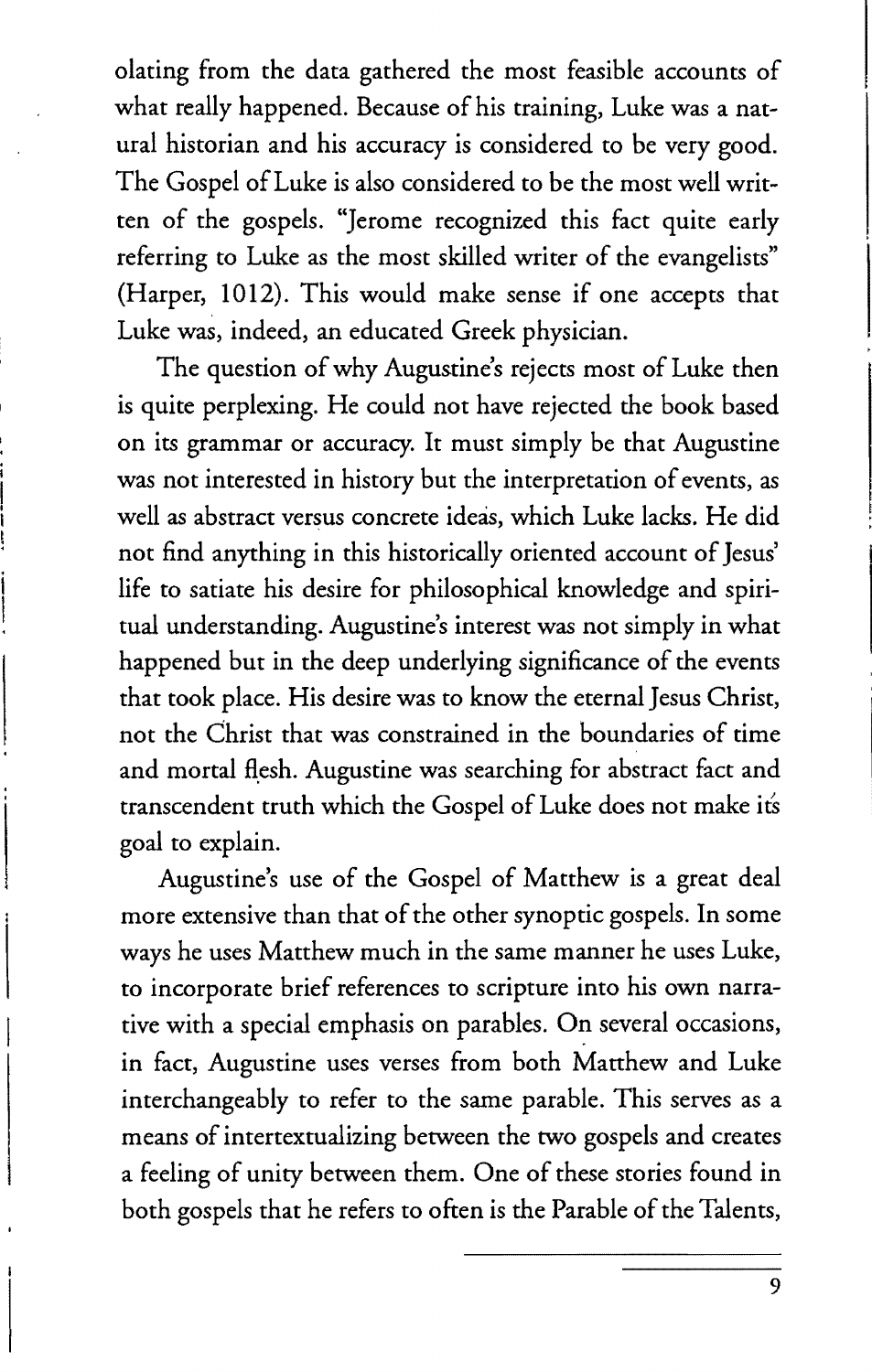"This is a small matter; but he who is trustworthy over a little sum is trustworthy over a greater"  $(125).$ <sup>1</sup>

Augustine also derives a great deal of morality from Matthew, making references to Jesus' teachings on how believers should behave. "If I had made myself a *Eunuch for the love of the kingdom of heaven,* I should have awaited your embrace with all the greater joy"  $(44)$ . He also frequently cites Matthew 22:37-39, the "greatest" commandment: "Let us love the Lord our God with all of our whole heart, our whole soul and our whole mind, and our neighbors as ourselves" (302).

Augustine puts a large emphasis on the teachings of Christ, at the same time avoiding direct references to the person of Christ. Therefore, the Christ we see him portray with these references does not appear to be a deity but a great and wise teacher; a great source of moral wisdom and nothing more. The one verse that Augustine uses from Matthew that refers directly to Jesus is verse 11 :29: "Take my yoke upon you and learn from me, for I am gentle and humble in heart, and you will find rest for your soul." He refers to this passage three times, all in Book VII, placing special emphasis on the idea that Jesus is "gentle and humble of heart." Augustine's use of this verse is also a further example of his portrayal of Jesus as a teacher, "Learn from me." He also makes a rather perplexing reference to verse 11:25 on page 156: "For you have hidden all this from the wise and revealed it to little children." This reference is made amidst Augustine's profession that he has finally chosen to follow the writings of the apostle Paul instead of those of the Platonists. He is describing why the Platonists frown upon Jesus Christ; because He often seems to favor the simple minded "little children" over "the wise."

<sup>1.</sup> Re: Matthew 25:21 and Luke 16:10-12.

<sup>2.</sup> Re: Matthew 19:12, original emphasis.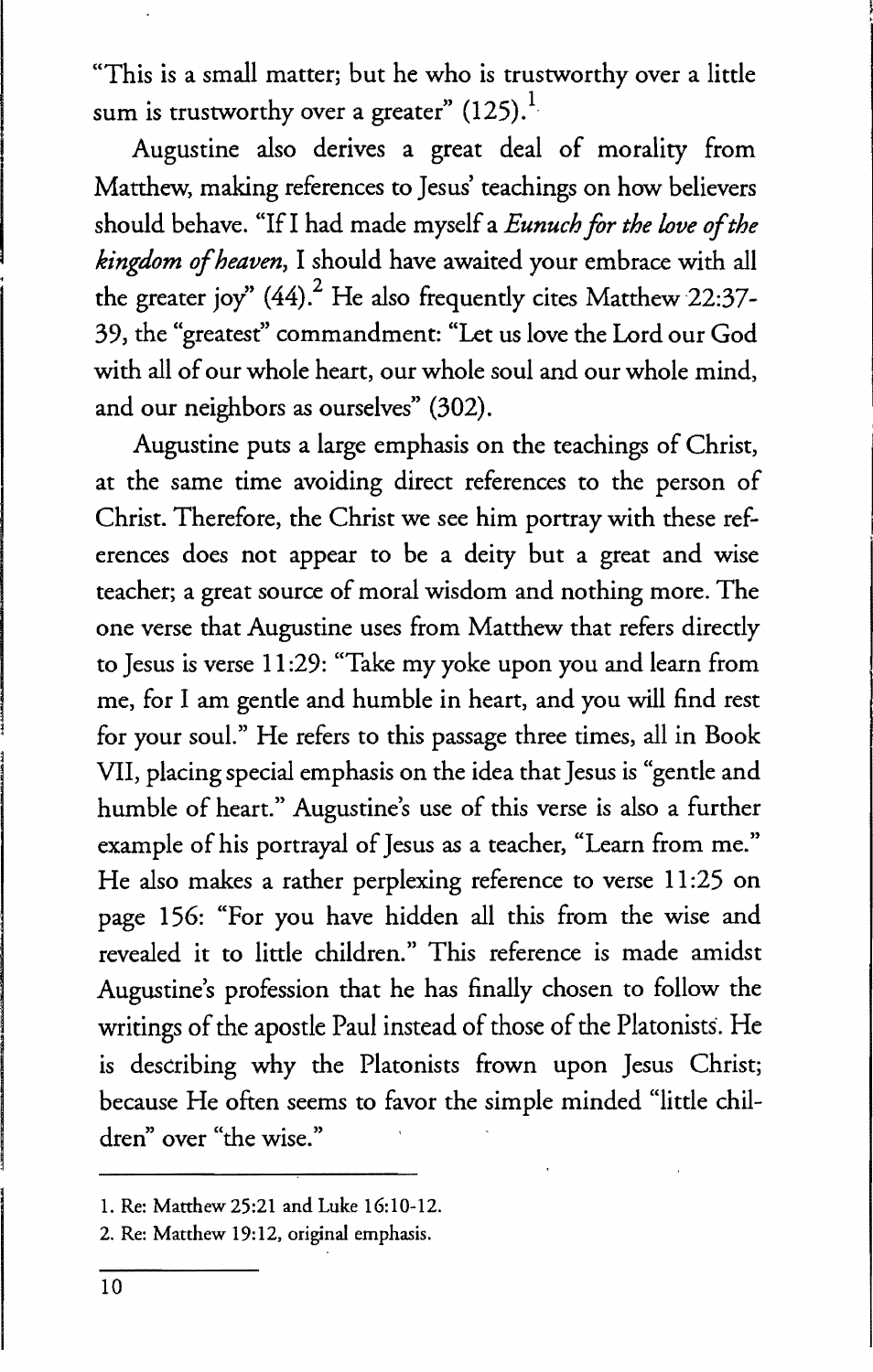This reference would not be troubling-it seems to make perfect sense in its context-if it was not for the fact that Augustine is notorious for using extreme care in choosing words and often piles several layers of meaning onto one small bit of writing. Verse 11:15 can easily be interpreted as saying that the knowledge of God is a "hidden" mystery, revealed only to a chosen few. This interpretation, which Augustine implies by no accident, directly links Christianity to the Gnostic mystery religions, such as Manichaeism, that were so prevalent at the time. These mystery religions were heavily embedded in the philosophic tradition and focused their attention around a body of "mystery" knowledge that could only be obtained by a chosen few through some sort of enlightenment that was often accompanied by initiation rituals. It is odd that at this key moment, the end of Book VII, while Augustine claims to be proclaiming his final conversion from Platonism to Christianity and emphasizing the superiority of Christian doctrine over Platonist teachings that he uses this reference to firmly tie Christianity back to the Platonist/Gnostic/pagan traditions he claims to be renouncing. It leaves one to wonder if it is indeed Christianity that Augustine is choosing to follow.

The rest of Augustine's references to Matthew are considerably more orthodox but still do not deal with the person or deity of Jesus Christ. Augustine instead focuses on the nature of God the Father, and the relationship between the soul and God. One of his favorite verses, is Matthew 10:30, which he makes use of quite frequently to illustrate the omniscience of God, "But you, who 'take every hair of our heads into reckoning'" (33). Augustine uses Matthew 6:8 in a similar fashion, "When we pray we ask for what we need, yet the Truth himself has told us: 'Your heavenly father knows well what your needs are before you ask him" (253).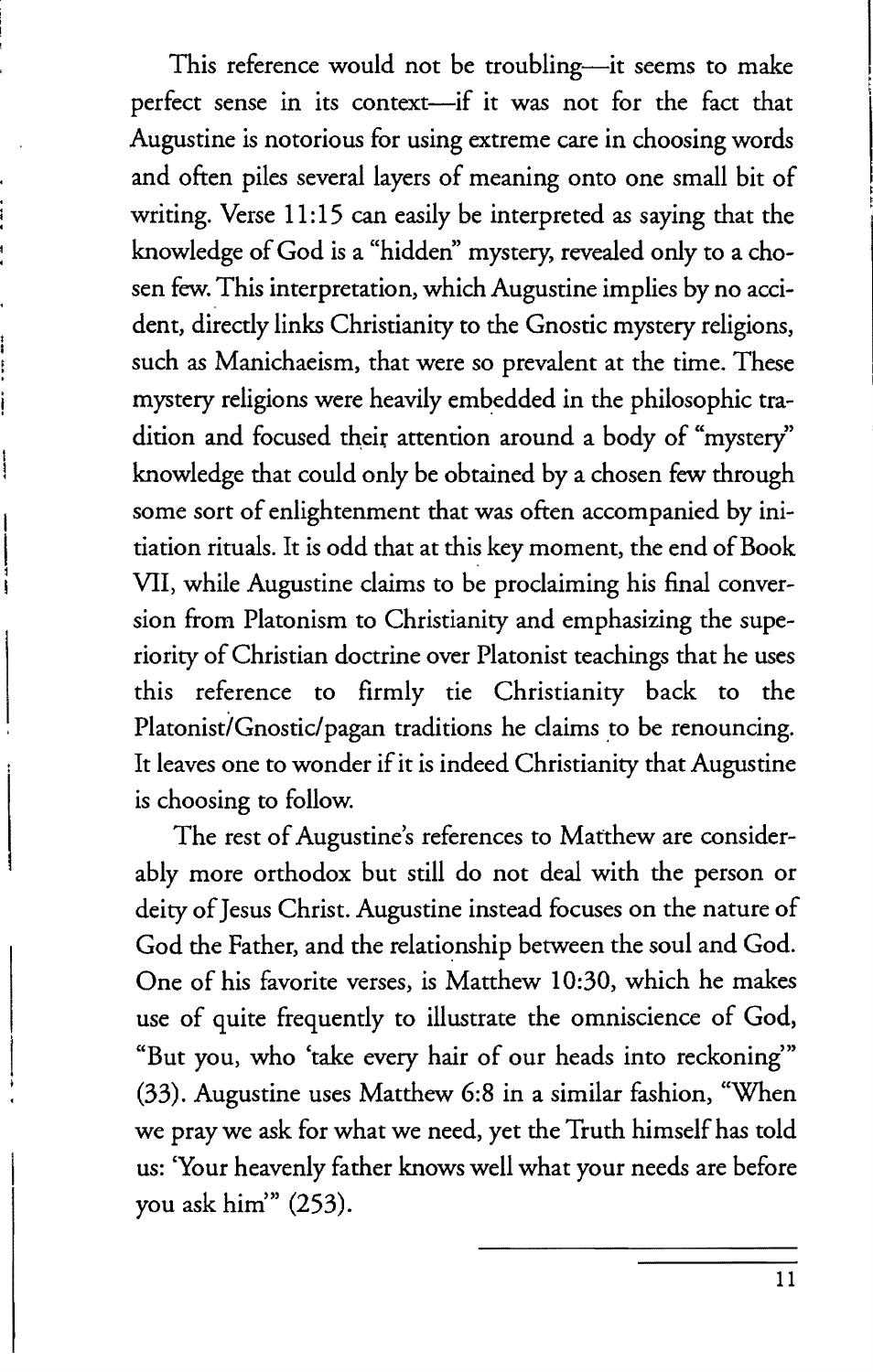*As* for the soul, Augustine also uses the words of Jesus, as recorded by Matthew, to illuminate its nature: "For 'you are the light of the world,' you are not 'put away under a bushel measure' spread throughout the world; let all men know the light" (Augustine,  $377$ ).<sup>3</sup> This reference to Matthew 5:14-15 clearly illustrates Augustine's view that the soul is dark until God illuminates it, at which time it shines on its own. This type of light and dark imagery in the relationship between the soul and God, or the Good, is again common to Gnostic religions such as Manichaeism (Filoramo, 84).

Perhaps the most significant way Augustine uses the Gospel of Matthew is his use of verses 7:7-8, "Ask and it will be given to you; seek and you will find; knock and the door will be opened to you. For everyone who asks receives; he who seeks finds; and to him who ask, the door will be opened" (Matthew 7:7-8, NIV). Augustine only makes direct reference to this passage two times at the beginning of Book XII (281) and at the end of Book XIII (341), but both are very significant and in fact, with the minor alterations he makes in the second reference, sum up Augustine's perception of the relationship between God and the soul. The first reference on page 281 is a direct quotation of the scriptures found amidst Augustine's exegesis of Genesis 1. It is Augustine's reassurance that God has promised him understanding and that it will come eventually. "These are your promises and who need fear to be deceived when the Truth promises" (281). He continues to make brief references to the opening of doors and the finding of truth throughout the next two books. These references remind the reader, and Augustine, that God is listening and He will provide. They also seem to be Augustine's way of saying that whatever he writes must be accurate because God is giving him all of the answers.

<sup>3.</sup> Re: Matthew 5:14-15.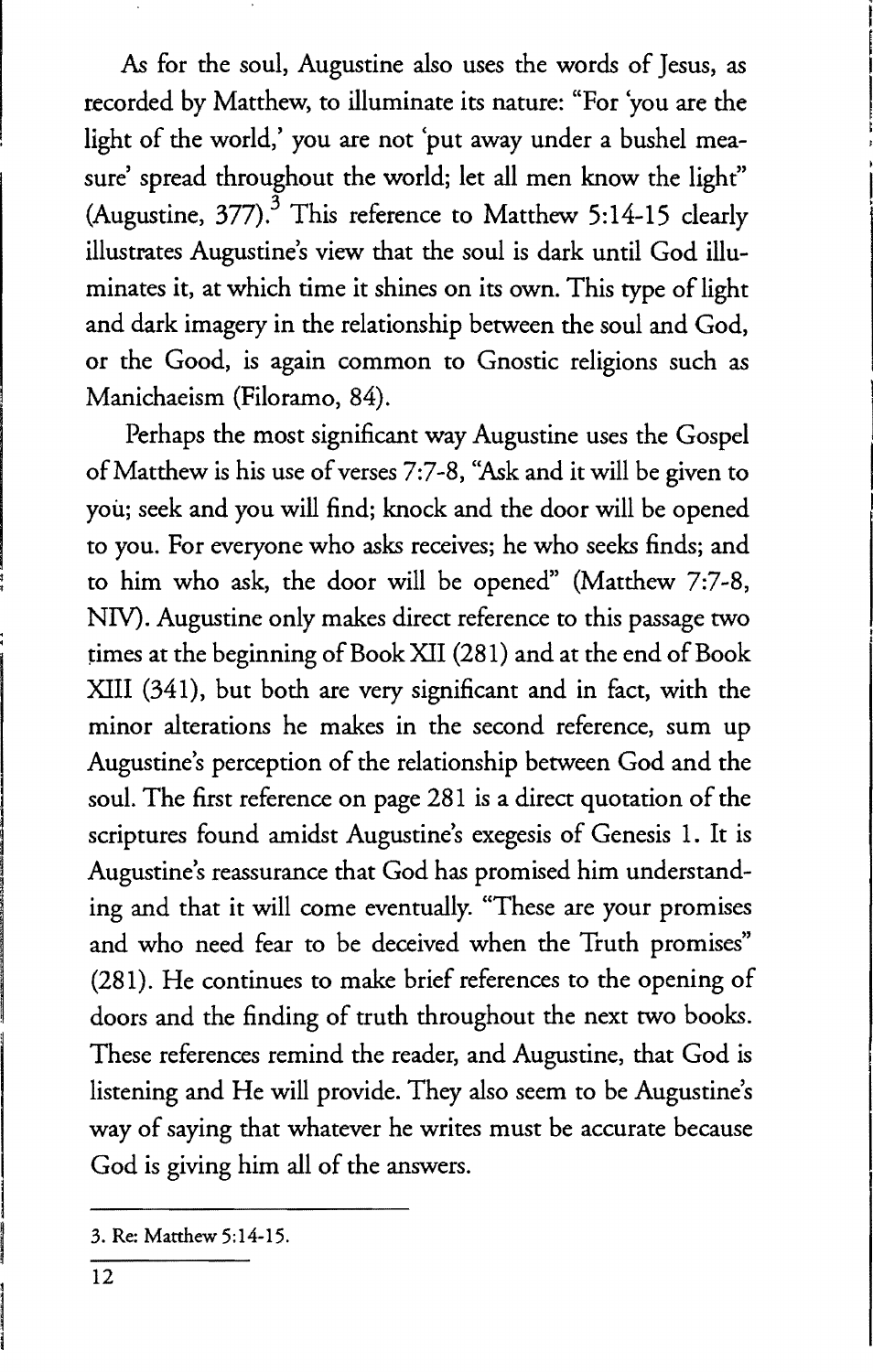Augustine continues his exegesis of Genesis, exploring how the soul comes to know God. His conclusion is that the soul can only come to God through divine intervention and the will of God; the soul must be acted upon, it cannot act alone. Hence Augustine's final reference to the passage in which he alters all of the verbs so that the only actor is God and the soul is but a passive participant. Literally translated the passage as Augustine writes it reads: "Let it be asked of Thee, sought in Thee, Knocked for at Thee; so, ever shall it be received, so shall it be found, so shall it be opened." This passage is in fact the closing of the work and leaves the reader with Augustine's ultimate ideal of the relationship between God and the soul; it is entirely dependent upon the will of God, no matter what the soul does it cannot come to God unless and until God so chooses.

Oddly enough, even this ideal which seems so very obviously Christian manages to be bound to the pagan tradition of Augustine's past. It was, after all, Augustine's belief that his soul was not personally responsible for the evil he committed that led him to Manichaeism in the first place where the inherent goodness of the soul is a key doctrine (Brown, 51). His new "Christian" view was that only God was responsible for the soul becoming good, therefore the soul was not responsible if it was bad; God simply had not acted upon it yet. This belief and confession brings Augustine full circle; his beliefs are virtually the same as they were in the height of his departure from God to Manichaeism, the only real differences are the names of the entities involved in the soul's transformation. This is a most perplexing way for Augustine to end his *Confessions* which are supposed to be the story of his conversion to Christianity. One could argue at this point that perhaps Augustine did not convert at all, he just moved on to a different club house. The reader is left feeling unsettled and not completely certain about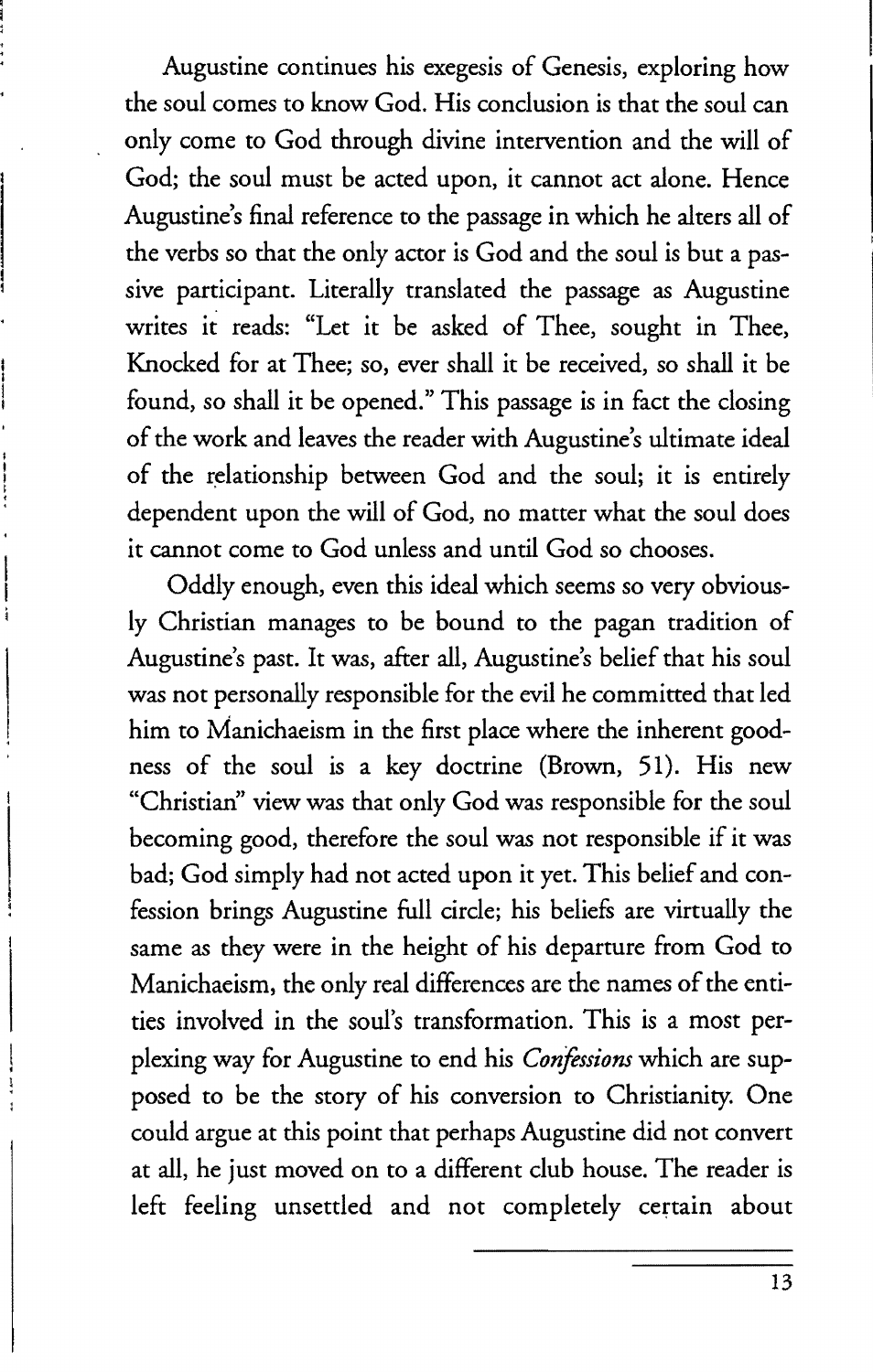Augustine's intentions in the work, especially in the light of some of his previous references to Christianity that very much tie it back to the pagan, Gnostic tradition of his earlier days.

Another major disparity in the *Confessions* is the virtual lack of Christo logy, or theology of Christ, which Augustine presents in the work, at least by means of his use of the synoptic gospels. This is extremely odd for a man who is telling the story of how he became a Christian. The synoptic gospels are replete with discussions and narrations on the Deity of Christ. Augustine, however, makes little or no use of Mark and Luke, and even though he uses Matthew much more extensively, he does not derive any major Christology from the book. Possible reasons for Augustine's lack of use of Mark and Luke have already been given. Matthew is very similar to these two books in many ways, but has more of a focus on the interpretation of events. Matthew was thought to be trained as some type of professional scribe and '''brought out of this treasure store things new and old,' drawing upon earlier traditions and contributing new insights of his own' (Mays, 951). Perhaps Augustine recognized Matthew's use of predecessors and considered his writings to be most like his own, thus explaining the considerably more lengthy and multifaceted way in which Augustine used the book in relation to the other synoptic Gospels. This still does not explain Augustine's lack of Christology from the books. It must simply be that none of these three books took an approach to Jesus with which Augustine truly identified. Instead, he found the ideal portrayal of Christ represented in the fourth gospel, the Gospel of John.

*As* was previously discussed, John varies significantly from the first three gospels. John is more abstract with a much greater tie to the philosophic tradition. It is the "most Hellenistic and least Jewish, of the Gospels" (Mays, 1045). All of these things serve to make John more closely identifiable to Augustine than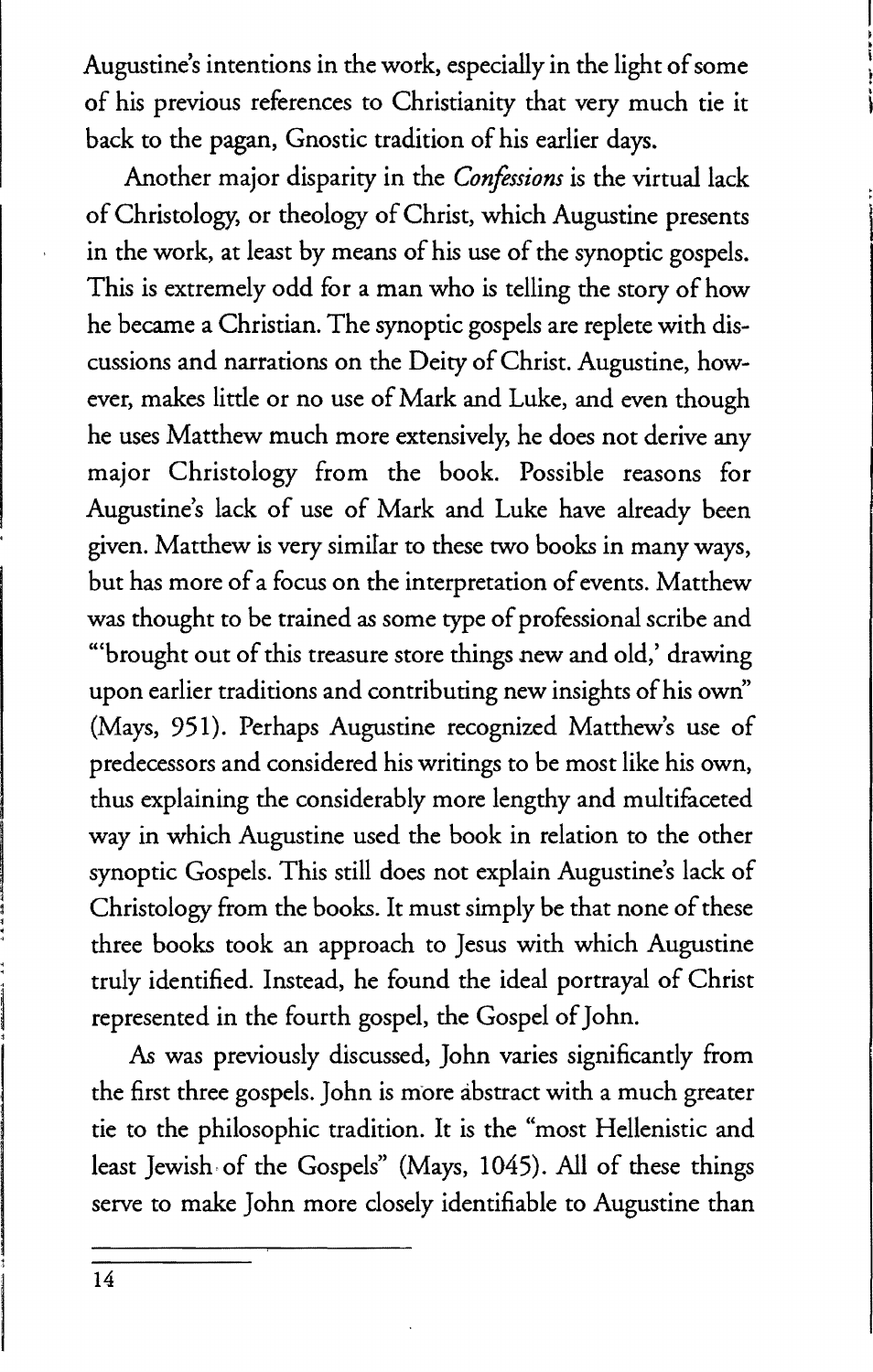the other Gospels. Augustine admits on several instances in the *Confessions* his love for Platonist philosophy which John borrows from and resembles extensively. Also, his educational background would have made Augustine well aware of John's use of word "games"; John often uses very simple vocabulary with a strong emphasis on connotative rather than denotative word meaning. Augustine would have respected John's mastery of the Greek language (although he claims to despise Greek) and commended him on the amount of meaning he was able to cram into such a simple text.

John's portrayal of Jesus is also considerably different than the other gospels. In John's gospel, Jesus is first introduced as the *logos,* or Word, and throughout the book is very much portrayed as being God in the form of man as opposed to a man with Godlike qualities. The emphasis in John is on deity: how Christ proved his deity through the working of miracles and the fact that Jesus existed before creation.

It is also John's focus on Christ's role in creation that helps to draw Augustine's favor. John Chapter One begins "In the beginning..." in exactly the same manner as Genesis 1:1, creating a strong resonance between the New and Old Testament books. Augustine draws upon this resonance heavily in Book XII and XIII, his exegesis of Genesis 1, and strongly emphasizes the preincarnate existence and work of Jesus Christ. Augustine's interpretation of the person of Christ is much less focused on how Jesus is a separate, distinct personality within the trinity and more focused on how he is part of The One: the ultimate, infinite spiritual God. Augustine tries to focus mainly on the spiritual nature of Christ as opposed to his human nature while he was on earth. Virtually none of Augustine's references to Jesus are to his finite life and work but to his infinite spiritual presence. He virtually ignores Christ's death on the cross even though this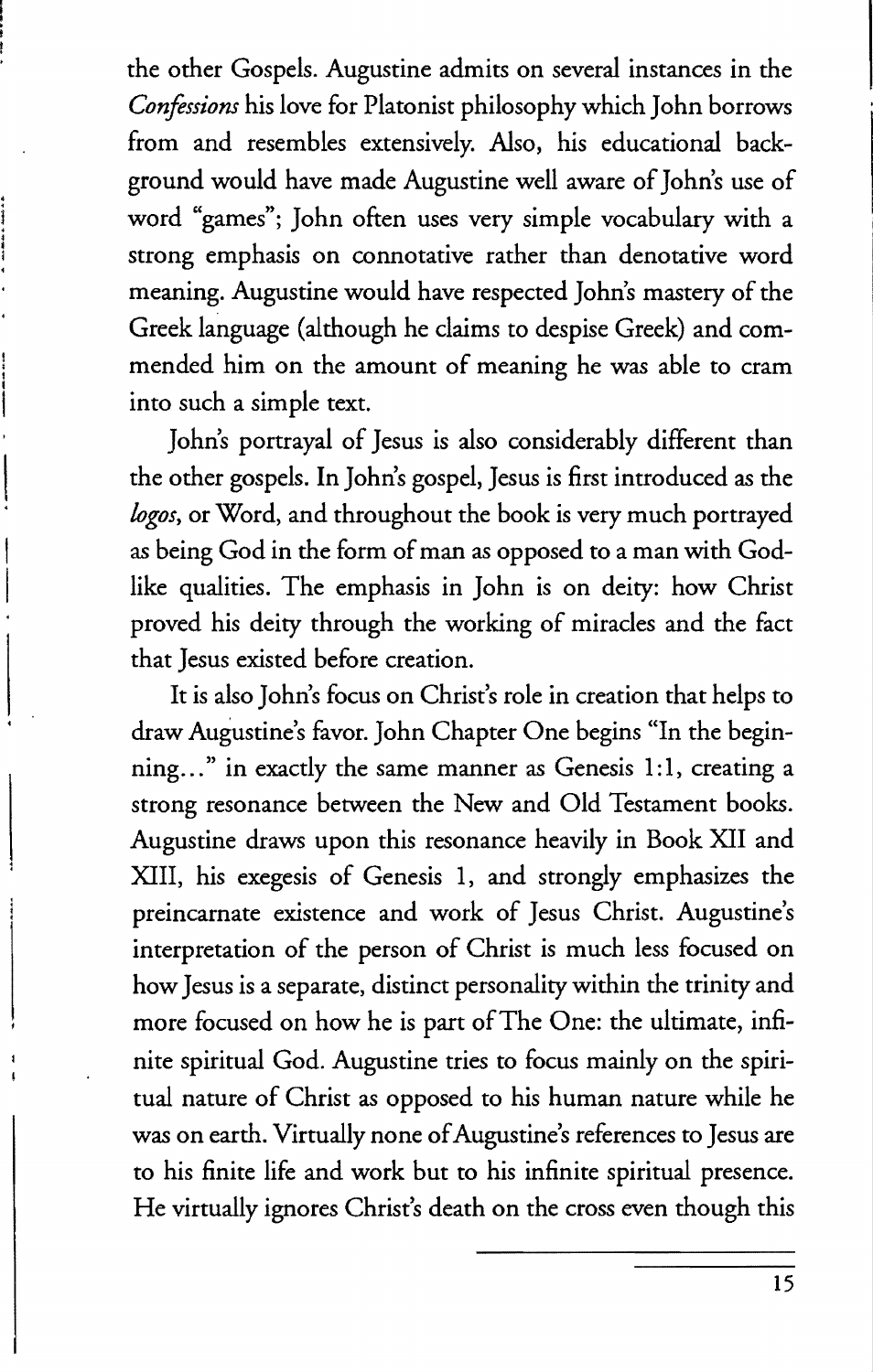one physical event is the fundamental cornerstone on which Christianity is built. The references Augustine does make to Christ's incarnate work are to his teachings, thus the picture we get of Jesus the teacher as Augustine portrays him through his use of the synoptic gospels, Matthew and Luke.

Augustine's use of John varies significantly from his use of the other gospels and the Christ he portrays through John is most definitely not the humble, mortal teacher that we have seen before but an infinite spiritual being, God in all his glory. Augustine rarely uses fragments of Jesus' speech in the midst of his own writing as he did with the other gospels. This is in large part due to the fact that John does not record the parables of Jesus or any of his major sermons, giving Augustine less material to work with. It is also because, through the work of John, Augustine is trying to paint a different picture of Christ than that which he has already outlined. Augustine attempts to portray a Jesus that transcends mere human understanding and is far removed from the mortal and humble son of a carpenter.

Through John, Augustine focuses on the spiritual nature of Christ and His deity. One of his favorite tools for doing this is John 1:1-14 which begins "In the beginning was the Word, and the Word was with God, and the Word was God (John 1:1, NIV)." Augustine draws extensively from this chapter throughout the *Confessions,* especially in Books XII and XIII, his exegesis on Genesis. It is here, in John 1, that Augustine truly finds his savior. This is the Jesus Christ that his soul has yearned for, the Logos, the Light, the Truth and the Way. When Augustine talks about Jesus, he often does so in these terms. "Our Life himself came down into this world and took away our death... he, through whom the world was made was in the world"  $(82).<sup>4</sup>$ "What a great act it was to show mankind the way of humility

<sup>4.</sup> Re: John 1:10, original emphasis.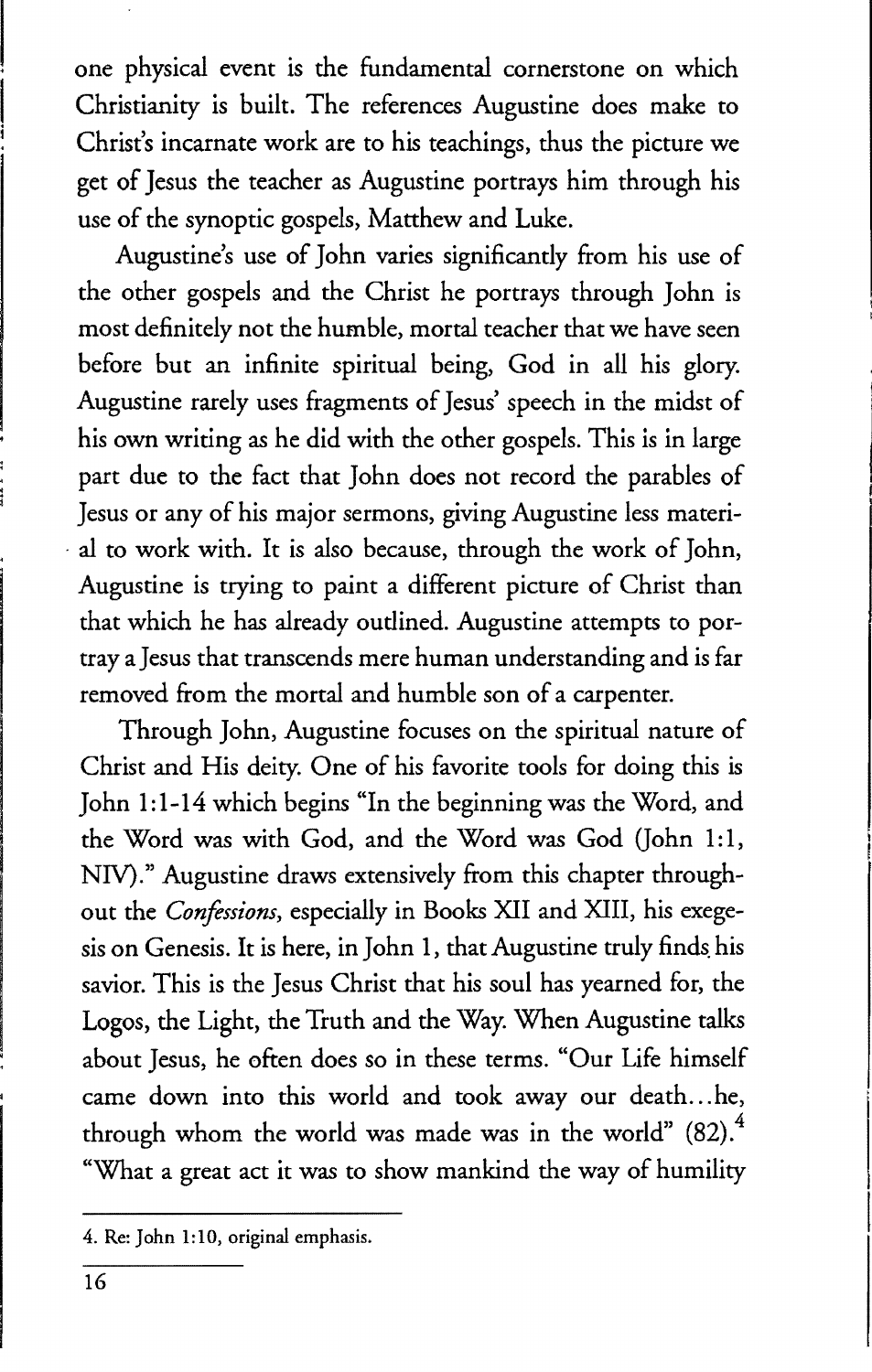when the Word was made flesh and came to dwell among the men of this world" (144).<sup>5</sup> "Let me listen to Truth, the Light of my heart" (286). "We might have thought that your Word was far distant from union with man, and so we might have despaired of ourselves, if he had not been made flesh and come to dwell among us"  $(251)$ .<sup>6</sup>

Augustine is very fond of the imagery of Christ put forth by John. He places special emphasis on light and dark imagery, helping to illustrate the soul's illumination by Christ. He uses this frequently in Books XII and XIII, making innumerable references to Jesus as the light moving over the water or the light that shone in the world. Augustine uses John so much during his exegesis of Genesis because of the special way in which the two books resonate both in their respective beginnings and in the way John portrays Jesus as creator.

Augustine only speaks of the nature of Jesus in great length four times in the *Confessions* and in each of these passages he draws most heavily upon the Gospel of John. The most significant of these flurries of Christology offered by Augustine occurs in Book X on pages 250-1. Here he offers his most lengthy and complete discourse on who Jesus is and why he is important. Augustine focuses on Christ's role as the "mediator" between God and man, as well as his Deity. "For as man, he is our Mediator; but as the Word of God, he is not an intermediary between God and man because he is equal with God, and God with God, and together with him one God" (251). Here Augustine is drawing heavily upon John 1:1, "and the Word was with God and the Word was God."

Augustine reveals in this passage the great duality of his view of Christ, which we have already seen in his use of the other

<sup>5.</sup> Re: John 1:14, original emphasis.

<sup>6.</sup> Original emphasis.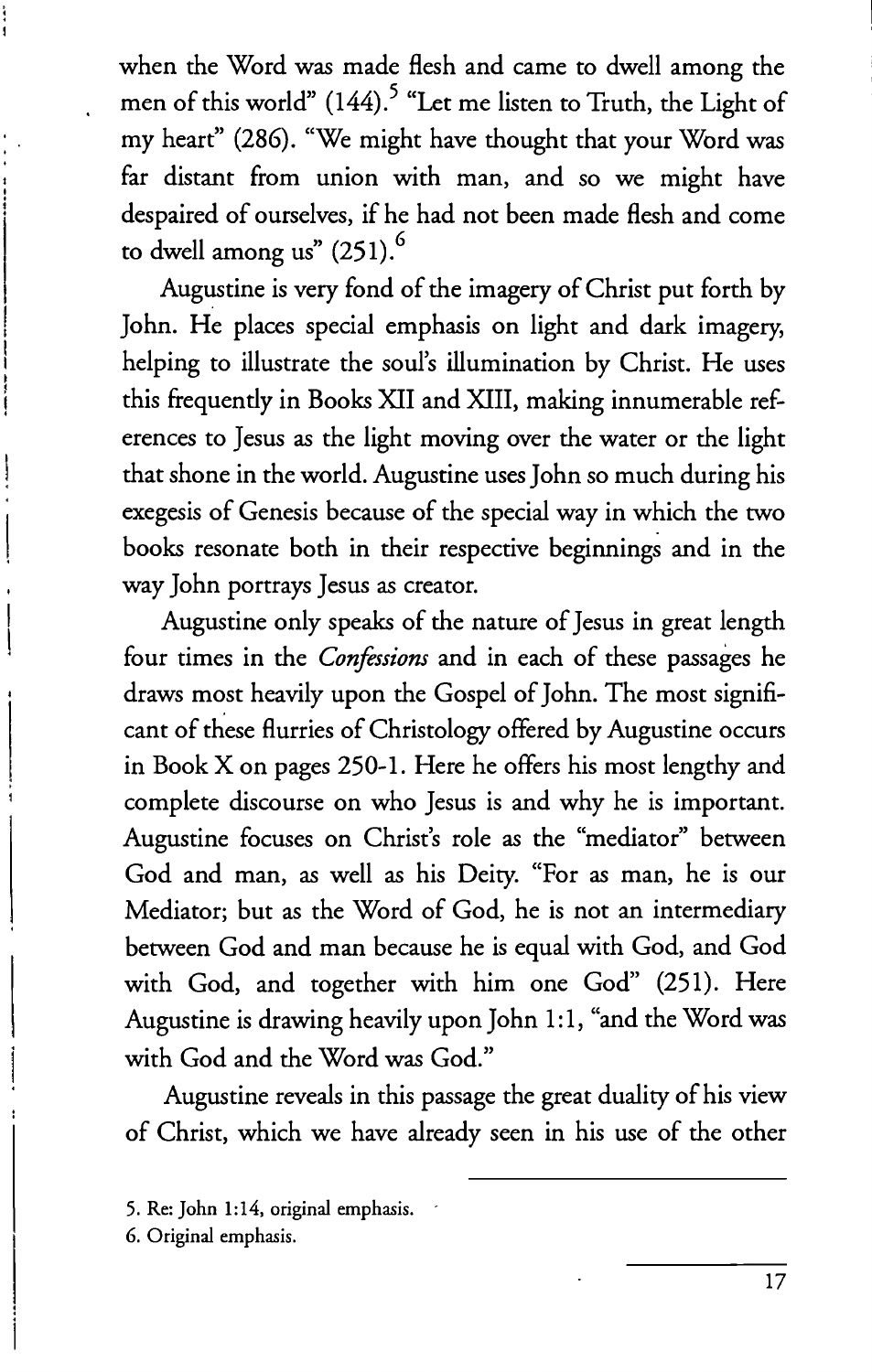gospels, *"As* man, he is our mediator" (251). This suggests that while Jesus was on earth he traded his God-hood to become completely a man. Hence, Augustine's portrayal through the synoptic gospels of Christ as a teacher and a very wise man who could help people find God but was not actually himself God. But, "as the Word of God, he is... God," this suggests that when Christ died he once again took up his role as God. This is a very perplexing doctrine that Augustine puts forward, yet it explains much about the way in which he uses the gospels to portray Christ. Augustine seems to suggest that in the beginning Jesus was God, but when he "became flesh," he lost his God-hood temporarily and was only a man "for he was free to lay down his life and free to take it up again" (251). After his death, Christ went back about his business of being God. This is far from being orthodox Christianity which maintains that while Jesus was on earth he was both man and God, but it was probably a great deal easier to reconcile with and accept, especially for someone of Augustine's background.

As a Manichee, Augustine firmly believed that flesh is in itself evil, while the soul is good. God can not do anything that is not good so how then could Jesus Christ become flesh? God simply could not become evil, thus leaving only two possibilities: Jesus did not truly become a man, he merely resembled man, or Jesus was not God. As a convert of Christianity, Augustine supposedly renounced all of his past beliefs, but he never lets go of this idea that flesh is ultimately evil and the soul is ultimately good. This is especially obvious towards the end of Book X as Augustine describes in depth his difficulties struggling over the problem of how God could become anything but perfect and falls back onto one of the two Gnostic solutions; Jesus Christ, while he existed on earth was not God, but a highly glorified man sent from God. Augustine then adds the twist necessary for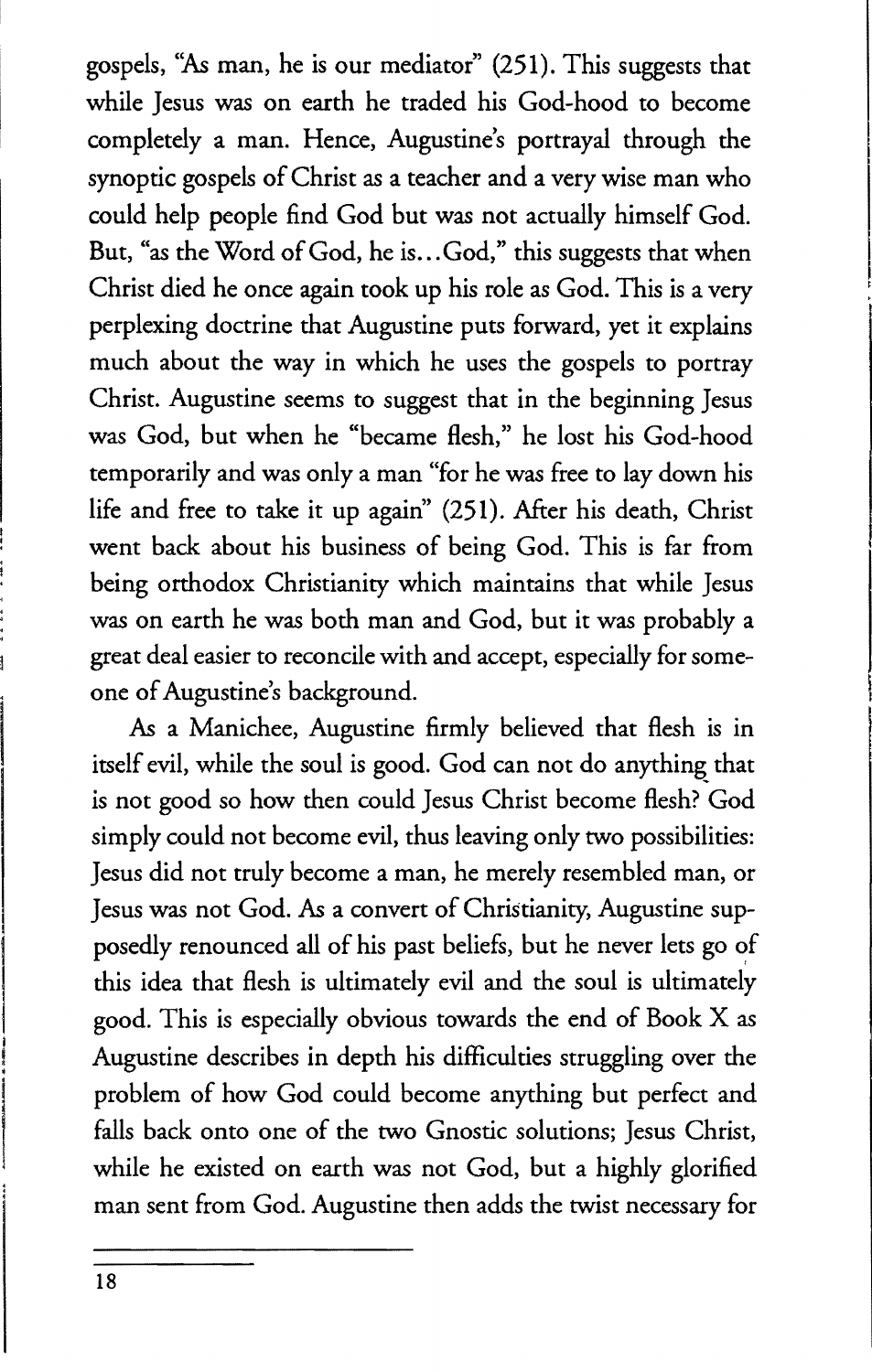him to be able to call himself a Christian; before and after Jesus was on earth, he was and is God.

Only someone as audacious as Augustine would try to pass this off as kosher Christian doctrine. It is, in fact, another of Augustine's refusals to part with the pagan traditions of his old life and leads one to wonder how much of his conversion is a shift in his beliefs and how much of it is merely a shift in the way he expresses them.

Augustine uses the Gospel of John to describe the Jesus Christ who was God in the beginning, became a man and resumed his Godliness after the resurrection. John is especially suited to this due to its focus on the deity of Christ, the philosophic, abstract nature of the text and the acknowledgment of the preexistence of Christ. Augustine derives a very distinct Christology from John that portrays Jesus as the Word of God who is with God, but does not deal with his life and works on earth. The Christ Augustine portrays through John is very much a God who is above humanity and the temptations of sin.

Contrary to this, the Christ that he portrays through the Gospels of Matthew and Luke is but a man, a teacher who bestows great wisdom capable of guiding the soul to God: a "mediator." Through Augustine's use of the gospels we see the duality of his beliefs about Christ. This explains the ways in which he uses the synoptic gospels differently than John and also why he focuses so much more on John, especially towards the end of the *Confessions.* Once, in Augustine's mind, the soul finds God, how it got there is of little importance. Therefore, once Augustine truly knows Jesus, his role of mediator is no longer necessary and Augustine can focus on the majesty and deity of Christ, the Word, in all his splendor.

Augustine uses the gospels in many ways throughout the Confession but the most significant use of them is to portray his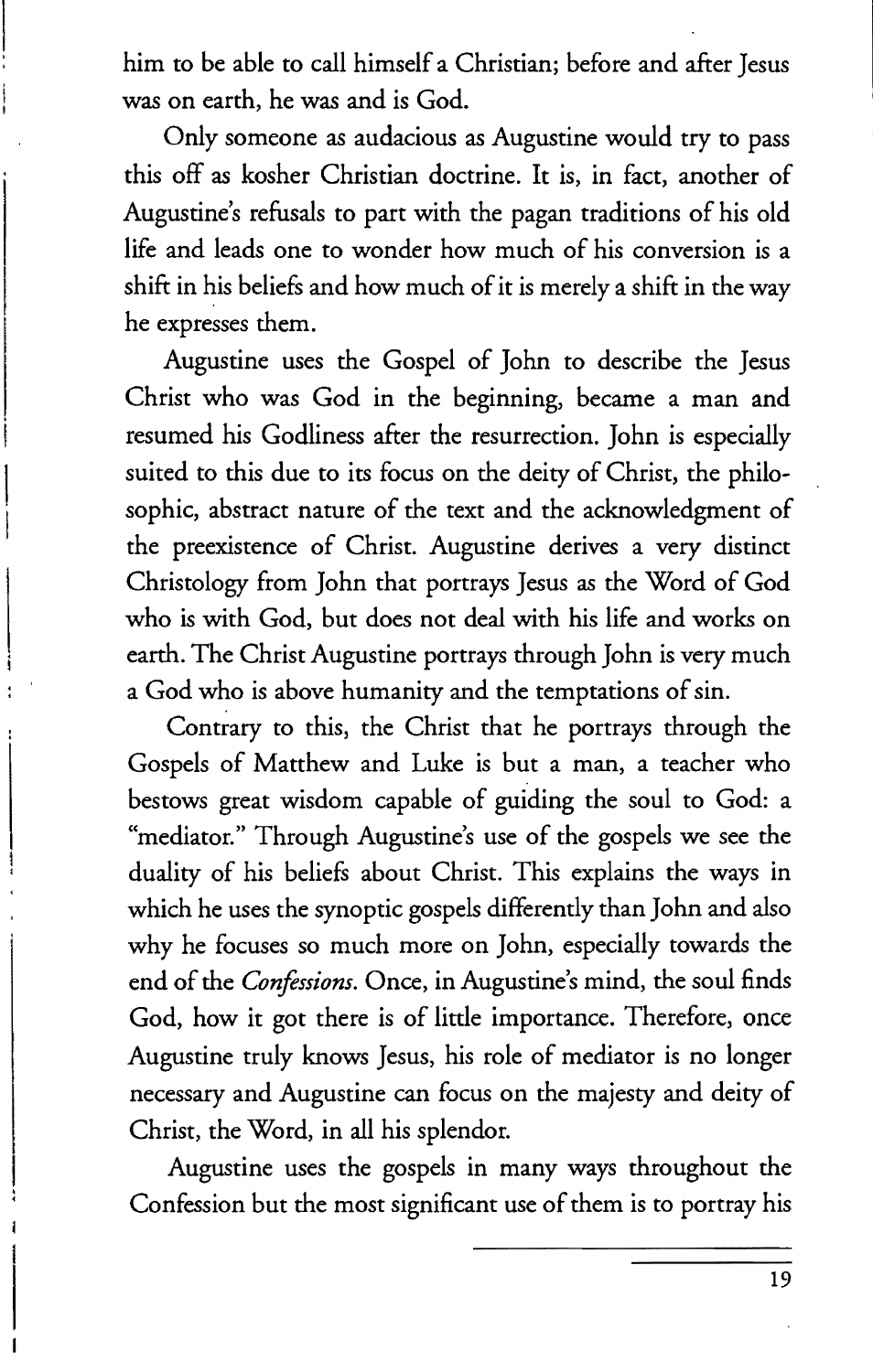dualistic view of Jesus Christ. For this reason he takes a significantly different approach to the Gospel of John than to the synoptic gospels, Matthew and Luke. Augustine actually creates two different pictures of Christ in this way; one of Jesus Christ, the Word of God who truly is God and the other of a mortal man who bestowed great wisdom about the relationship between God and the soul. All of Augustine's theology of Christ is derived from the gospel of John due to the philosophical, spiritual nature of this work with which Augustine identifies easily. The image, however, Augustine portrays of Jesus as he acted on earth is derived from the synoptic gospels whose main purpose was to relate the life and ministry of Christ on earth.

Augustine's extensive use of the gospels in his work, the *Confessions,* reveals a peculiar duality about his Christology and his view of Christianity as a whole. Every time Augustine claims to be renouncing his pagan tradition in favor of Christianity, he also finds some way of linking his new faith back to his old beliefs. Because of this the reader is left befuddled as to Augustine's intentions; is he converting to Christianity or is he molding Christianity to fit his previously held beliefs? Either way, Augustine's use of the gospels in the *Confessions* is highly significant in the work and reveals much about the author, while at the same time leaving many questions unanswered about his true intentions and beliefs.